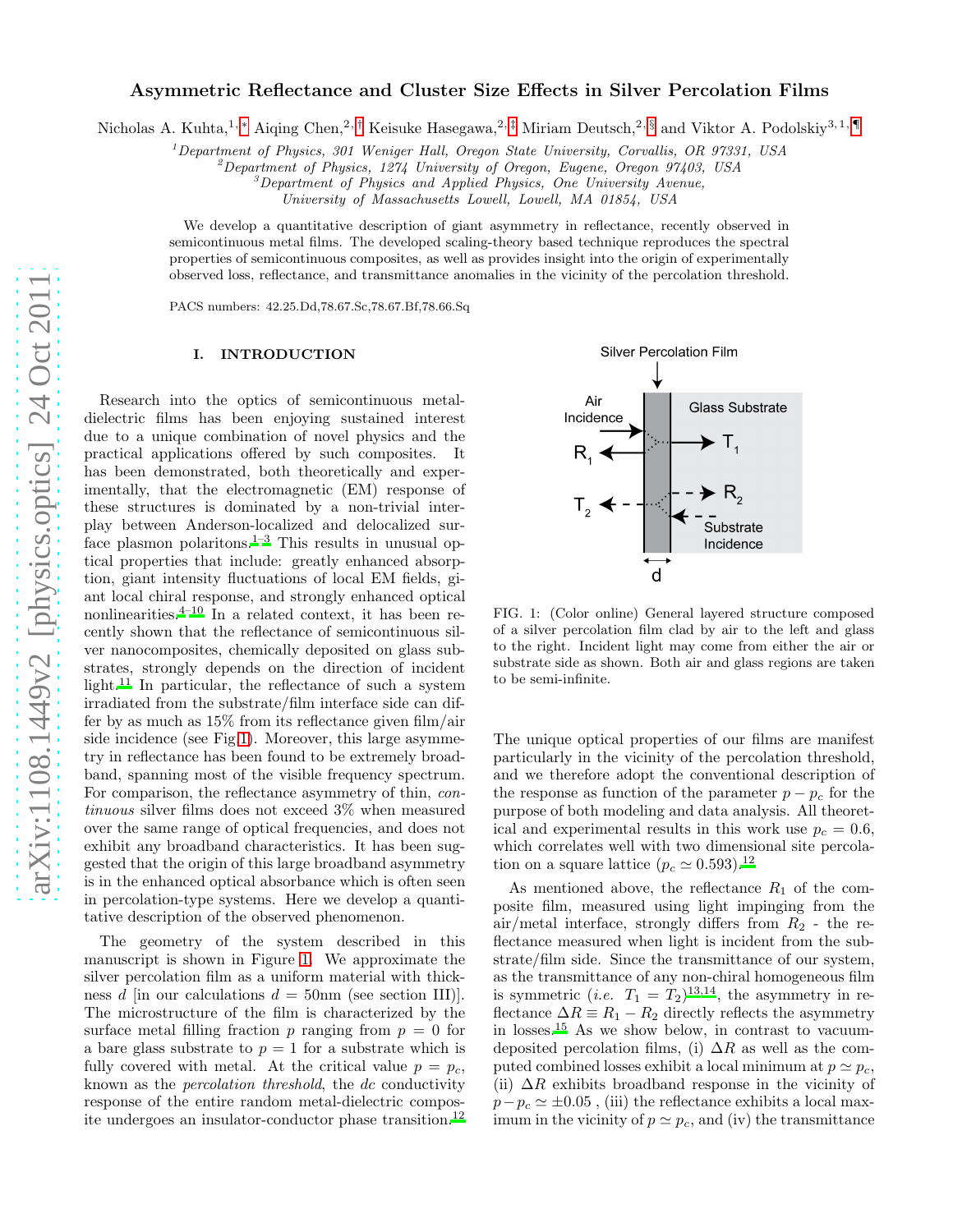exhibits a local minimum near  $p \simeq p_c$ .

## II. PERCOLATION FILM SYNTHESIS AND CHARACTERIZATION

Semi-continuous silver films with controllable filling fractions were deposited on microscope slides using a modified Tollen's reaction as described previously.[11](#page-4-9)[,16](#page-4-14) The amount of silver deposited on the substrates was controlled by monitoring deposition times, with reactions ranging between 1-6 h. Ensuing deposition, coated substrates were rinsed with ultrapure water before being dried with filtered air and stored under nitrogen until tested. Figure [2](#page-1-0) shows a scanning electron micrograph of a typical film with filling fraction  $p \simeq 0.52$ . These chemically deposited films appear as highly disordered polycrystalline aggregates, with large grain size distributions. In addition, we note the non-uniform coating of the substrates by the metal, resulting in highly discontinuous morphologies.



FIG. 2: (Color online) Scanning electron micrograph of a chemically deposited silver film with metal filling fraction  $p \simeq 0.52$ . The scale bar is 500nm.

<span id="page-1-0"></span>Optical reflectance and transmittance spectra were col-lected using a spectroscopic optical microscopy setup.<sup>[11](#page-4-9)</sup> A tungsten-halogen white-light source was used to illuminate the samples through an inverted microscope whose output was imaged on the entrance slit of a  $F = 320$ mm spectrometer with a resolution of 0.5 nm. A  $10\times$  (0.25) N.A.) objective was used to collect the normally incident light for spectroscopic imaging onto a liquid nitrogencooled detector. A high-reflectance mirror (Newport Broadband SuperMirror,  $R > 99.9\%$  was used to normalize all signals. In addition, data from  $\sim 1000 \mu m$ across the films were averaged to obtain each final trace, in order to eliminate spurious effects from local inhomogeneities in the rough films. The spectral response of the

## III. REFLECTION, TRANSMISSION, AND ABSORPTION OF RANDOM PERCOLATION **COMPOSITES**

Many metal-dielectric composite systems are described by conventional effective medium techniques  $(EMTs)^{17-20}$  $(EMTs)^{17-20}$  $(EMTs)^{17-20}$  by representing the composite as an effective homogeneous layer which successfully models the system's average optical properties. However, it is known that the optical properties of these films close to the percolation threshold cannot be adequately described by EMTs.[21](#page-4-17)[,22](#page-4-18) The reason for the consistent failure of EMTs in this case is two-fold. First, although the dimensions of the components in percolation films are much smaller than the free-space wavelength, the optical properties of the composites are dominated by the dynamics of resonant clusters that can be comparable in size to the wavelength. Second, as result of a dc metal-dielectric phase transition, the effective parameters of the percolation films in vicinity of  $p_c$  become scale-dependent and therefore cannot be described by quasi-static effective medium models. Although some percolation films have been successfully described in terms of generalized Ohm's law  $(GOL)^{23-25}$  $(GOL)^{23-25}$  $(GOL)^{23-25}$ , straightforward extensions of GOL formalism to our system are not consistent with our experimental observations.



<span id="page-1-1"></span>FIG. 3: (Color online) Measured reflectance (red diamonds), transmittance (blue boxes), and absorbance (green circles) as function of incident wavelength for measured metal filling fraction  $p \approx 0.52$ . Solid lines represent the results of scaling theory calculations.

The only technique that explicitly accounts for the dc conductivity phase transition of percolation systems is known as *scaling theory*.<sup>[21](#page-4-17)[,22](#page-4-18)[,26](#page-5-2)[–28](#page-5-3)</sup> In this technique, the conductivity of the film is assumed to be explicitly dependent on the size of the cluster L over which it is mea-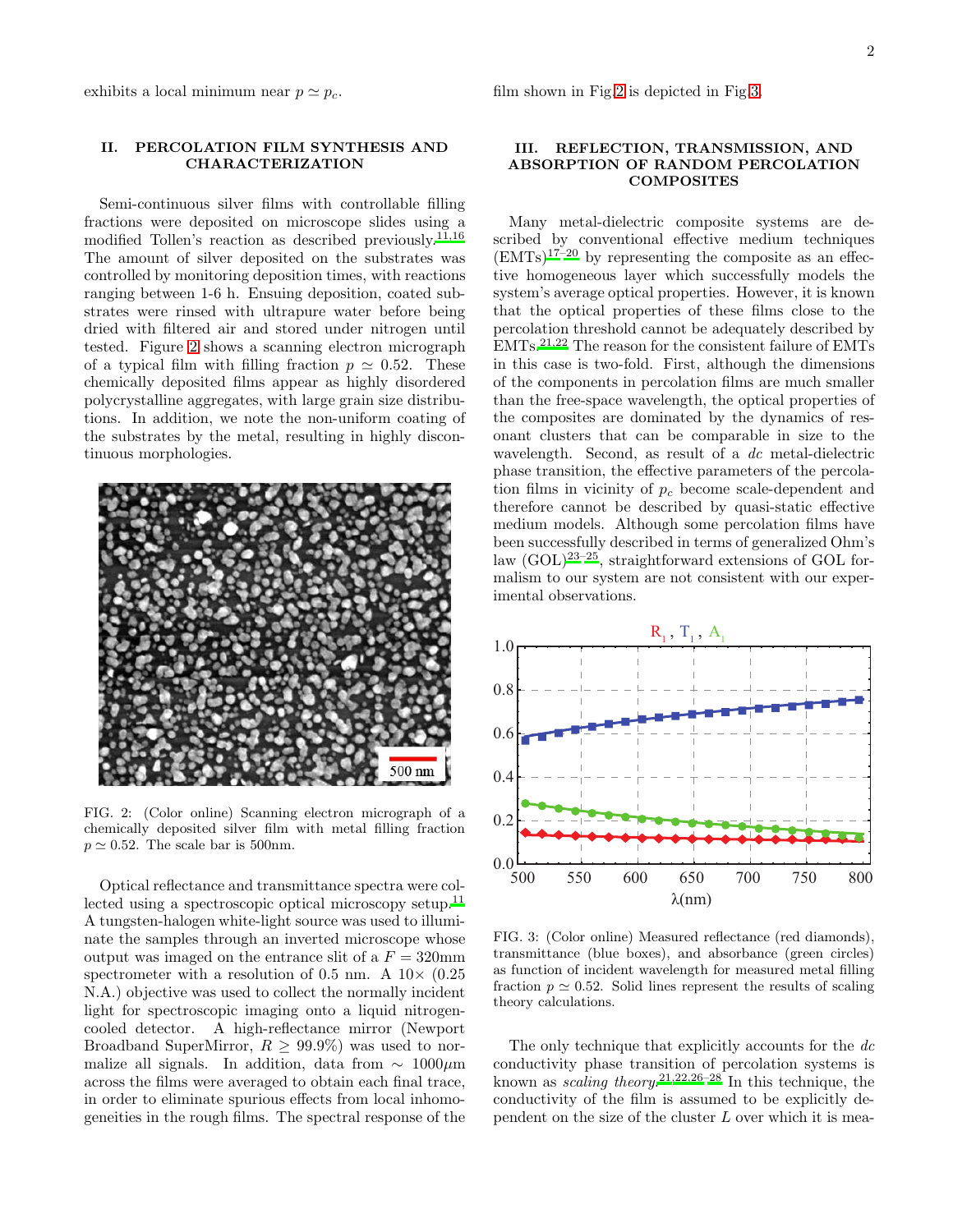<span id="page-2-0"></span>
$$
\sigma_m(L) = \frac{C_1 \sigma_{dc}}{1 + \omega^2 \tau^2} \left(\frac{L}{\xi_0}\right)^{-\mu/\nu} + i \left[\frac{C_1 \sigma_{dc} \omega \tau}{1 + \omega^2 \tau^2} \left(\frac{L}{\xi_0}\right)^{-\mu/\nu} - C_2 \omega C_0 \left(\frac{L}{\xi_0}\right)^{s/\nu}\right],\tag{1}
$$

and that of a dielectric (insulating) cluster is

<span id="page-2-1"></span>
$$
\sigma_d(L) = \frac{C_3 \omega^2 C_0^2}{\sigma_{dc}} \left(\frac{L}{\xi_0}\right)^{(\mu+2s)/\nu} + i \left[\frac{C_3 \omega^2 C_0^2 \omega \tau}{\sigma_{dc}} \left(\frac{L}{\xi_0}\right)^{(\mu+2s)/\nu} - C_4 \omega C_0 \left(\frac{L}{\xi_0}\right)^{s/\nu}\right].
$$
\n(2)

The expressions above explicitly assume that the conductivity of the conductive component of the film is given by the Drude model,

$$
\sigma_1 = \frac{\sigma_{dc}}{1 - i\omega\tau},\tag{3}
$$

where  $\sigma_{dc}$  is the dc conductivity,  $\tau$  is the electron relaxation time, and  $\omega$  is the angular frequency of the incident light. The ac response of a dielectric film component is equivalent to that of a capacitor,

$$
\sigma_2 = -i\omega C_0,\tag{4}
$$

where  $C_0$  is the average capacitance between neighboring metal clusters. The parameters  $\sigma_{dc}$ ,  $\tau$ ,  $\xi_0$ ,  $C_0$ and  $C_1 \ldots C_4$  coefficients are uniquely determined by the composition and micro-geometry of the percolation film. The critical exponents for 2D percolating films are  $\mu = s = 1.3$  and  $\nu = 4/3^{21,22,29}$  $\nu = 4/3^{21,22,29}$  $\nu = 4/3^{21,22,29}$  $\nu = 4/3^{21,22,29}$  $\nu = 4/3^{21,22,29}$  For  $p \ll p_c$  percolation films are governed by dielectric conductivity, which is dominated by the capacitance coefficients  $C_3$  and  $C_4$ . For  $p \gg p_c$  metallic conductivity (governed by  $C_1, C_2$ ) dominates the optical properties of the system.

Despite the scale-dependence on the microscopic and mesoscopic levels, the percolation film appears homogeneous when measured over a significantly large area. The transition from the scale-dependent to the homogeneous dc response occurs at the scale known as the *correlation* length, ξ, that characterizes the typical cluster size. In the vicinity of the percolation threshold, the correlation length diverges as

$$
\xi = \xi_0 \left| \frac{p - p_c}{p_c} \right|^{-\nu}.
$$
\n(5)

The constant  $\xi_0$  represents the smallest metal cluster size, which occurs at  $p \to 0$ .

At finite frequencies, the oscillatory motion of electrons within conducting clusters leads to the length scale correction of the homogeneous response of the system,

$$
L(\lambda_0) = \min \left\{ \frac{B_0 \xi_0 \left( \lambda_0 / 2\pi \xi_0 \right)^{1/(2+\theta)}}{\xi(p)} \right\},\tag{6}
$$

where  $\theta = 0.79$ ,  $B_0 = 4.0$ , and the free space wavelength is given by  $\lambda_0$ .<sup>[21](#page-4-17)[,22](#page-4-18)</sup>

The ac conductivity of the percolation films, calculated using the expressions above can be directly related to an effective film index, which along with the film thickness d can be used to determine the macroscopic optical properties of the film, including  $R$  and  $T$ . In our calculations, we use the technique introduced in Ref.[\[21\]](#page-4-17). In this approach, the optical properties of the film are calculated as a weighted average of conductive (dielectric) film contributions, where the average conductivities are given by Eqs.[\(1\)](#page-2-0) and [\(2\)](#page-2-1) respectively to yield

$$
T = \int_0^\infty \left[ f T_\sigma(z \sigma_m) + (1 - f) T_\sigma(z \sigma_d) \right] P(z) dz \quad (7)
$$

$$
R_i = \int_0^\infty [fR_{i,\sigma}(z\sigma_m) + (1-f)R_{i,\sigma}(z\sigma_d)]P(z)dz \quad (8)
$$

where the parameter

$$
f = \frac{1}{2} \left[ 1 + \left( \frac{p - p_c}{p_c} \right) \left( \frac{L}{\xi_0} \right)^{1/\nu} \right],\tag{9}
$$

is the metal occupation probability. For small surface metal concentrations,  $p < p_c \left[1 - \left(\frac{L}{\xi_0}\right)^{-1/\nu}\right]$ , the occupation probability  $f \to 0$ . When  $p > p_c \left[1 + \left(\frac{L}{\xi_0}\right)^{-1/\nu}\right]$ the occupation probability  $f \to 1$ . For intermediate surface metal concentrations centered at  $p = p_c$  with fullwidth  $\Delta p = 2p_c \left(\frac{L}{\xi_0}\right)^{-1/\nu}$ , the occupation probability varies linearly as a function of p from unoccupied  $(f = 0)$ to occupied  $(f = 1)$ . As shown by the above inequalities, the range of metal surface coverage values for which scaled metal and dielectric optical properties are averaged depends non-trivially on the correlation length, applied frequency, and film geometry. The function  $P(z)$ gives the distribution of the conductivities of conductive [dielectric] clusters around their mean values given by Eq.[\(1\)](#page-2-0) [Eq.[\(2\)](#page-2-1)]. Following Ref.[\[21](#page-4-17)] and [\[30](#page-5-5)] we assume that  $P(z)$  is adequately described by a log-normal distribution function with standard deviation of  $\sigma_{sd} = 0.3$ .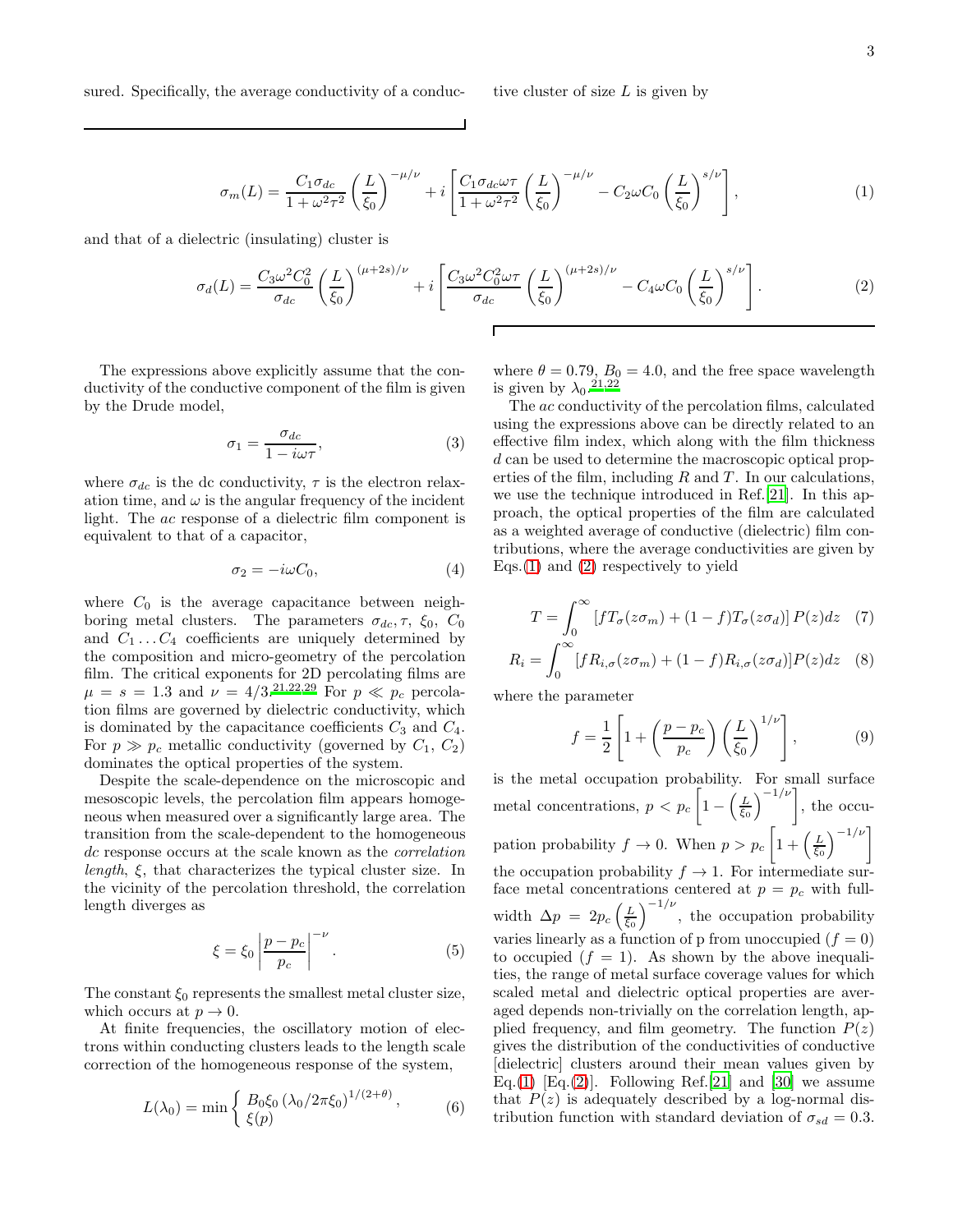Integrating over all scaled conductivities averages out the length dependent optical conductivity and allows for percolation films to be modeled by the contributions from planar homogeneous constituent layers.

The homogeneous-layer optical properties are given  $by, <sup>31</sup>$  $by, <sup>31</sup>$  $by, <sup>31</sup>$ 

$$
T_{\sigma} = \left| \frac{4n_{\rm f}\sqrt{n_{\rm s}}\Phi}{(1+n_{\rm f})(n_{\rm f}+n_{\rm s}) + (1-n_{\rm f})(n_{\rm f}-n_{\rm s})\Phi^2} \right|^2 (10)
$$

$$
R_{1,\sigma} = \left| \frac{(1 - n_{\rm f})(n_{\rm f} + n_{\rm s}) + (n_{\rm f} - n_{\rm s})(1 + n_{\rm f})\Phi^2}{(1 + n_{\rm f})(n_{\rm f} + n_{\rm s}) + (1 - n_{\rm f})(n_{\rm f} - n_{\rm s})\Phi^2} \right|^2 (11)
$$

$$
R_{2,\sigma} = \left| \frac{(n_{\rm f} - n_{\rm s})(1 + n_{\rm f}) + (1 - n_{\rm f})(n_{\rm f} + n_{\rm s})\Phi^2}{(1 + n_{\rm f})(n_{\rm f} + n_{\rm s}) + (1 - n_{\rm f})(n_{\rm f} - n_{\rm s})\Phi^2} \right|^2 (12)
$$

where the glass substrate index is  $n_s = 1.5166$ , the effective film index is  $n_f = \sqrt{1 + 4\pi i \sigma/\omega}$ , and the phase parameter is  $\Phi = \exp(i\frac{\omega}{c}n_{\rm f}d)$ .

As noted, all critical exponents in the expressions above are universal for all 2D percolating networks, while the parameters  $C_0 \ldots C_4$ ,  $\sigma_{dc}$ ,  $\tau$ , and  $\xi_0$  are unique for a given percolation film.<sup>[21](#page-4-17)[,22](#page-4-18)</sup> In our calculations, we use  $\sigma_{dc} = 2.574 \times 10^{17} \text{sec}^{-1}$ , frequency dependent relaxation time<sup>[32](#page-5-7)</sup>  $1/\tau = 1/\tau_0 + \beta \omega^2$ , where  $\tau_0 = 3.0$ fs,  $\beta = 0.2$ fs,  $C_0 = 0.5, C_1 = C_2 = 0.046, C_3 = 0.028, C_4 = 0.055,$  and  $\xi_0 = 2 \text{nm}$ .

## IV. COMPARISON WITH EXPERIMENTAL RESULTS AND DISCUSSION

A comparison of the experimentally obtained spectral response of the silver films with the predictions of scaling theory is shown in Fig[.3.](#page-1-1) It is seen that both the broadband nature of the reflectance asymmetry and its nonmonotonic behavior near the percolation threshold are are well reproduced by the theoretical model, as demonstrated in Fig[.4.](#page-3-0) We note however, that the model fails for the large metal concentrations  $p \to 1^{11,16}$  $p \to 1^{11,16}$  $p \to 1^{11,16}$  $p \to 1^{11,16}$  where the structure of the composite becomes substantially threedimensional and cannot be treated as a thin homogeneous film. To further illustrate the robustness of the presented technique we show in Fig[.5](#page-4-19) a comparison of experimentally measured values of  $R_1$  and  $T_1$ , as well as the losses (computed as  $A_1 = 1 - R_1 - T_1$ ) with our theoretical model. As mentioned before, both theoretical and experimental results clearly show that despite a strong reflectance asymmetry, the transmittance of the films remains symmetric. Therefore the asymmetry in reflectance is directly related to the asymmetry in losses  $(\Delta R = R_1 - R_2 = A_2 - A_1).$ <sup>[11](#page-4-9)</sup>

We now examine the loss (or, alternately the reflectance) in more detail. We note that several previous experiments as well as theoretical models have observed absorption maxima in the vicinity of  $p = p_c$ . In contrast, our experimental data clearly demonstrate a local minimum in losses near the percolation threshold, as seen in



<span id="page-3-0"></span>FIG. 4: (Color online) Points represent the measured change in reflectance  $(\Delta R = R_1 - R_2)$  for various incident wavelengths. Black circles 500nm, green triangles 600nm, red boxes 700nm. Corresponding colored solid lines (black solid 500nm, green short-dashed 600nm, red long-dashed 700nm) represent the results of scaling theory reflectance calculations. The inset shows the change in reflectance over the entire surface coverage range. Note that the 2D scaling model fails for large metal concentrations, where the three-dimensional structure of the composite dominates the optical response.

Fig[.5\(](#page-4-19)e). Additionally we observe a local maximum in reflectance and a local minimum in transmittance near  $p = p_c$ , as seen in Fig[.5\(](#page-4-19)a,c).

We suggest that this anomalous behavior stems from the dramatically reduced correlation length in our solution-derived percolation films. The smallest metallic particle size produced in our experiments is on the order of 2 nm, in contrast to 10 nm reported in Ref.[\[22](#page-4-18)]. In addition, the optical response of solution-derived metals is typically affected by the reduced electron mean free path[33](#page-5-8), which may further reduce the effective particle size, described by the parameter  $\xi_0$ .

Figure [5](#page-4-19) demonstrates the evolution of optical properties of percolation systems when the correlation length is reduced, corresponding to a change in  $\xi_0$  from 10 nm to 2 nm. It is clearly seen that at  $\xi_0 \simeq 2nm$  the absorption reaches a local minimum in the vicinity of  $p = p_c$ , while at  $\xi_0 = 10$  nm, the system recovers the absorption maximum at  $p = p_c$ , as observed in previous studies.

The dramatic difference between correlation lengths in our *solution-derived*  $\text{films}^{11,16}$  $\text{films}^{11,16}$  $\text{films}^{11,16}$  $\text{films}^{11,16}$  and other *vacuum*-deposited counterparts<sup>[21](#page-4-17)[,23](#page-5-0)[,34](#page-5-9)</sup> is consistent with the difference in fabrication technique: while thermal deposition under vacuum typically yields uniform metal films with almost perfect Ohmic contacts between adjacent grains, solution-based deposition is routinely associated with quantitatively weaker contacts between conducting grains. The latter results in films with reduced electron mean-free-paths and lower correlation lengths.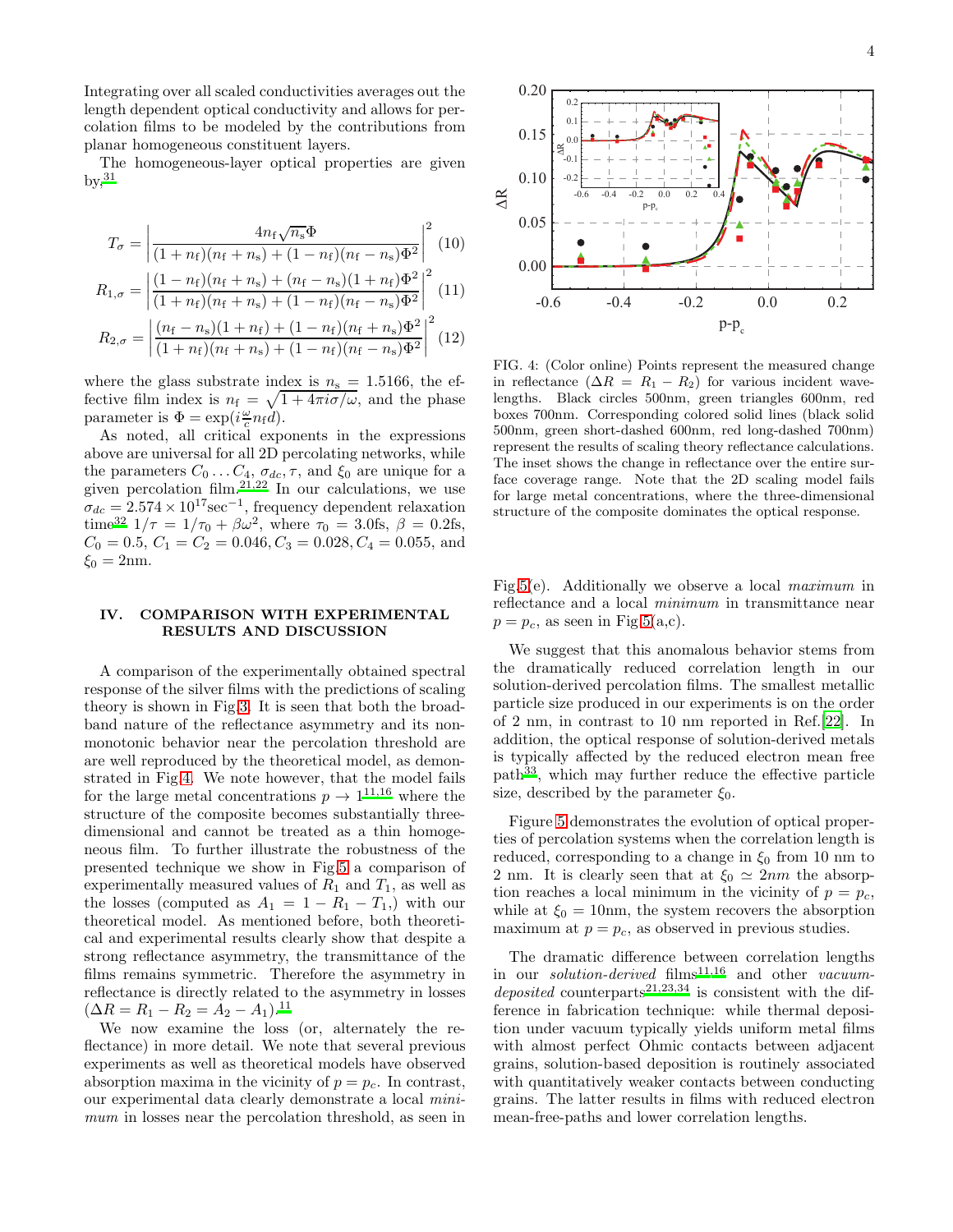

<span id="page-4-19"></span>FIG. 5: (Color online) Points represent the measured (a) reflectance, (c) transmittance, and (e) loss from the air side as a function surface coverage fraction. Connecting lines are a guide for the eye. Calculated (b) reflectance, (d) transmittance, and (f) loss when the correlation length parameter is  $\xi_0 = 2 \text{nm}$  (solid line),  $\xi_0 = 5 \text{nm}$  (dashed line), and  $\xi_0 = 10 \text{nm}$ (dotted line). For all graphs the incident wavelength is 700nm.

### V. CONCLUSION

We have developed an analytical description of the phenomenon of broadband asymmetric reflection in percolation composites. The developed technique, based on scaling theory, is not only capable of describing the spectral response of our films, but also explains that the reduced correlation length in our solution-derived composites is the primary cause of the experimentally observed anomalous optical properties near the percolation threshold. Our work demonstrates that the correlation length is an important factor that fundamentally affects the optical properties of percolation composites in the vicinity of the percolation threshold.

#### VI. ACKNOWLEDGEMENTS

This research is sponsored in part by ONR (Grant No. N00014-07-1-0457), NSF (Grant No. ECCS-0724763), PRF (Grant No. 43924-G10), NSF DMR-02-39273, NSF DMR-08-04433.

- <sup>∗</sup> Electronic address: [kuhtan@onid.orst.edu](mailto:kuhtan@onid.orst.edu)
- <span id="page-4-1"></span><span id="page-4-0"></span>† Present address: Material Science Division, Argonne National Laboratory, Argonne, IL 60439, USA
- <span id="page-4-2"></span>‡ Present address: Laboratory of Cellular and Molecular Biology, National Cancer Institute, NIH, Bethesda, MD 20892-4256, USA
- § Electronic address: [miriamd@uoregon.edu](mailto:miriamd@uoregon.edu)
- <span id="page-4-3"></span>F Electronic address: viktor podolskiy@uml.edu
- <span id="page-4-5"></span><span id="page-4-4"></span>M. I. Stockman, S. V. Faleev, and D. J. Bergman, Phys. Rev. Lett. 87, 167401 (2001).
- <sup>2</sup> D. A. Genov, A. K. Sarychev, and V. M. Shalaev, Phys. Rev. E 67, 056611 (2003).
- <span id="page-4-6"></span><sup>3</sup> A. K. Sarychev, V. A. Shubin, and V. M. Shalaev, Phys. Rev. B 60, 16389 (1999).
- <span id="page-4-7"></span><sup>4</sup> A. K. Sarychev and V. M. Shalaev, Physics Reports 335, 275 (2000).
- $^5\,$  V. M. Shalaev and A. K. Sarychev, Phys. Rev. B  $\bf{57},$   $13265$ (1998).
- <sup>6</sup> V. P. Drachev, W. D. Bragg, V. A. Podolskiy, V. P. Safonov, W. T. Kim, Z. C. Ying, R. L. Armstrong, and V. M. Shalaev, J. Opt. Soc. Am. B 18, 1896 (2001).
- <sup>7</sup> A. Lagarkov, K. Rozanov, A. Sarychev, and N. Simonov, Physica A 241, 199 (1997).
- <sup>8</sup> V. M. Shalaev, Optical Properties of Nanostructured Random Media (Springer, 2002), 1st ed.
- $9\,$  M. I. Stockman, Phys. Rev. Lett. **84**, 1011 (2000).
- <span id="page-4-8"></span><sup>10</sup> M. I. Stockman, L. N. Pandey, L. S. Muratov, and T. F. George, Phys. Rev. Lett. 72, 2486 (1994).
- <span id="page-4-9"></span>A. Chen, K. Hasegawa, V. A. Podolskiy, and M. Deutsch, Opt. Lett. 32, 1770 (2007).
- <span id="page-4-10"></span><sup>12</sup> D. Stauffer and A. Aharony, Introduction to Percolation Theory (Taylor & Francis, London, 1992), 2nd ed.
- <span id="page-4-11"></span> $13$  L. D. Barron, Molecular light scattering and optical activity (Cambridge University Press, Cambridge, 2004), 2nd ed.
- <span id="page-4-12"></span><sup>14</sup> V. A. Fedotov, P. L. Mladyonov, S. L. Prosvirnin, A. V. Rogacheva, Y. Chen, and N. I. Zheludev, Phys. Rev. Lett. 97, 167401 (2006).
- <span id="page-4-13"></span><sup>15</sup> Since the model we use here utilizes a uniform smooth film of known thickness, standard boundary conditions allow only specular reflection to occur. We therefore employ the common approach which does not distinguish between specular and diffuse loss mechanisms[,](#page-4-17) $^{21}$  lumping them together into a generalized combined loss.
- <span id="page-4-14"></span> $16$  M. S. M. Peterson and M. Deutsch, J. Appl. Phys. 106, 063722 (2009).
- <span id="page-4-15"></span><sup>17</sup> J. C. Maxwell Garnett, Philos. Trans. R. Soc. London A 203, 385 (1904).
- $18$  D. Bruggeman, Ann. Phys. (Leipzig) 24, 636 (1935).
- <sup>19</sup> G. W. Milton, *The Theory of Composites* (Cambridge University Press, 2002), 1st ed.
- <span id="page-4-16"></span> $20$  M. A. Noginov and V. A. Podolskiy, *Tutorials in Metama*terials (CRC Press, 2011), 1st ed.
- <span id="page-4-17"></span><sup>21</sup> Y. Yagil, M. Yosefin, D. J. Bergman, G. Deutscher, and P. Gadenne, Phys. Rev. B 43, 11342 (1991).
- <span id="page-4-18"></span><sup>22</sup> Y. Yagil, P. Gadenne, C. Julien, and G. Deutscher, Phys. Rev. B 46, 2503 (1992).